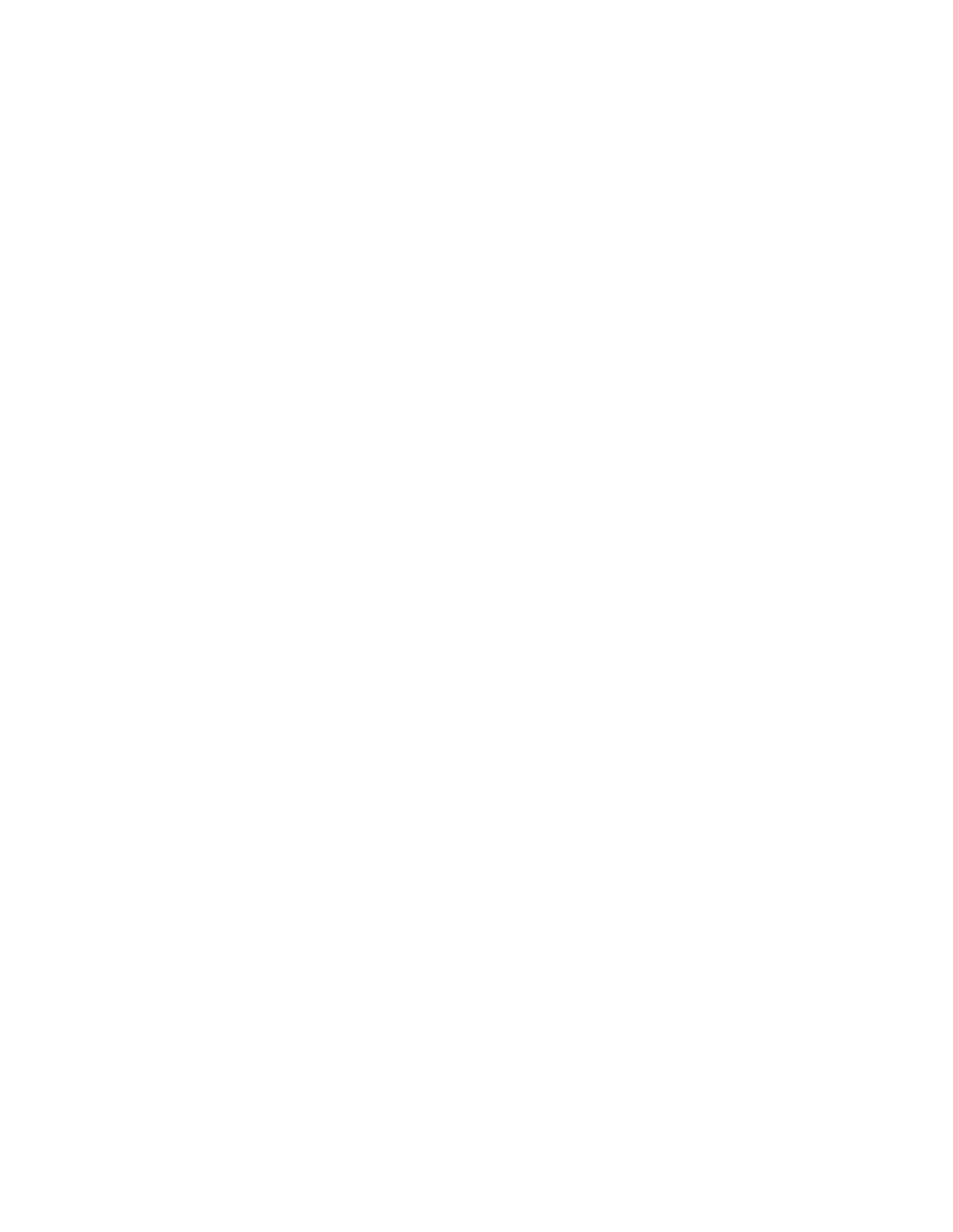# MULTIUAV2 AGENT SWARMING FOR DISTRIBUTED ATR SIMULATION

A thesis submitted in partial fulfillment of the requirements for the degree of Bachelor of Science

Kyle White

April 2008 University of Arkansas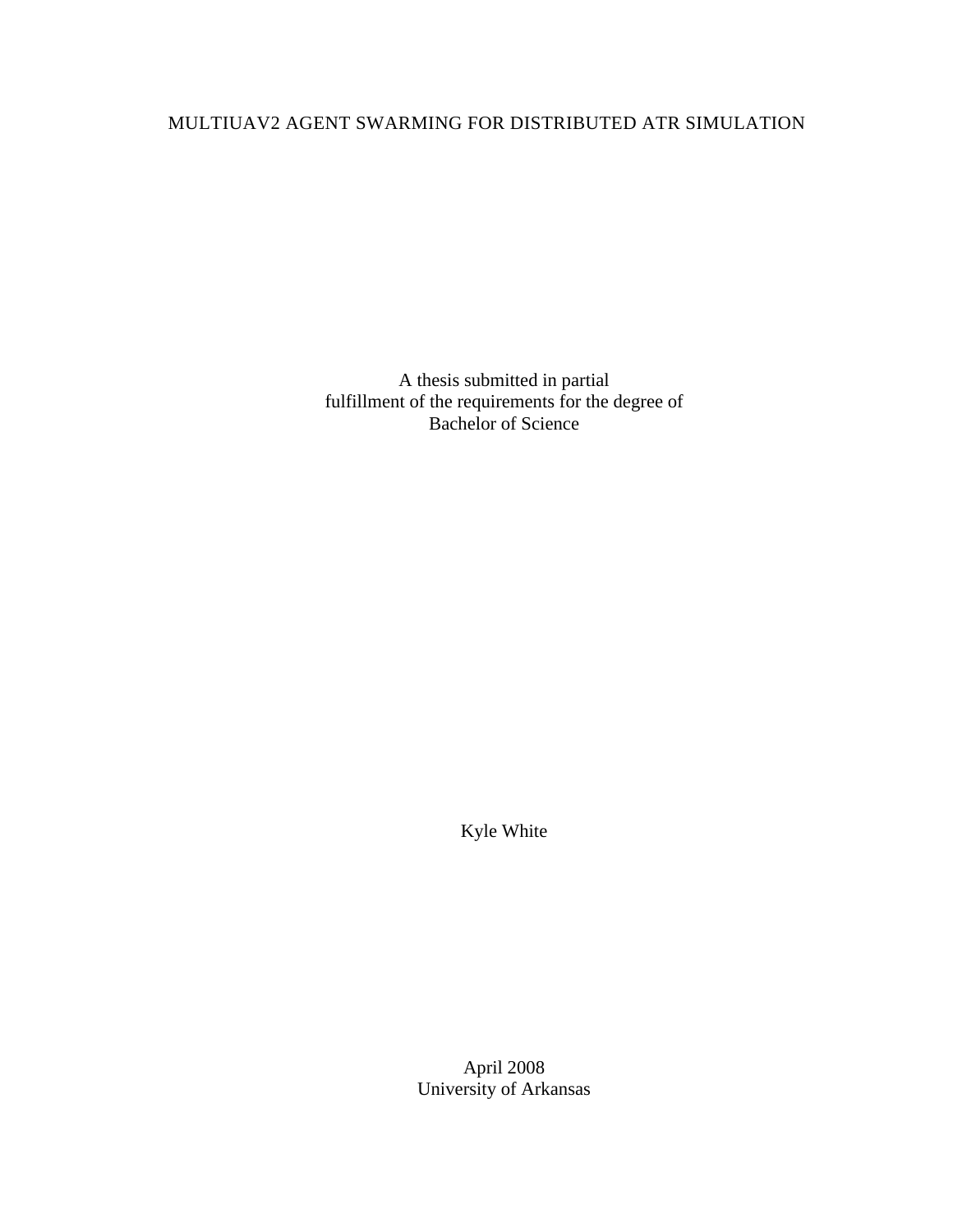## **ABSTRACT**

Traditional automatic target recognition (ATR) is performed by unmanned aerial vehicles (UAVs) depending on a central control tower to provide the high level organization of the system. The UAVs fly through a region of interest to identify targets and relay all communication through a central control tower. The centralized approach to ATR has limited fault-tolerance, scalability with regards to the number of UAVs, and susceptibility to malicious attacks on the central tower [2]. A swarm-driven alternative [1] is extended with a communication control scheme to address fault-tolerance and scalability while utilizing the higher onboard processing power now available for UAVs [2]. The purpose of this paper is to compare the organization systems, centrally controlled versus distributed swarm, and extend on swarm research in the area of communication to aid in the comparison. A swarm communication algorithm is proposed and simulated during search and destroy missions in the MultiUAV2 simulation framework. Highlighted algorithm properties will be time to message completion, bandwidth costs of each configuration, scalability, and quality of service.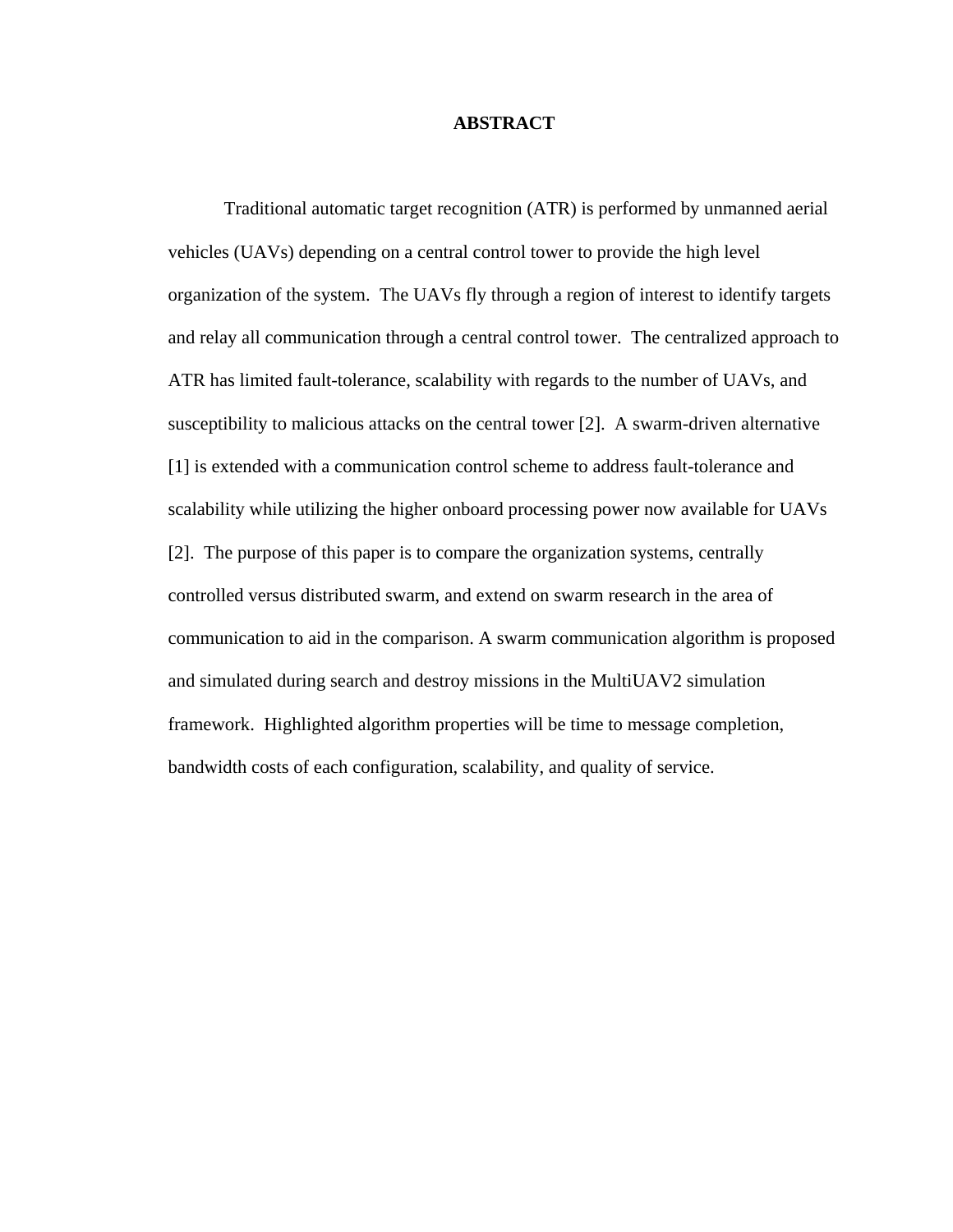Thesis Director: Jia Di

\_\_\_\_\_\_\_\_\_\_\_\_\_\_\_\_\_\_\_\_\_\_\_\_\_\_\_\_\_\_\_\_\_\_\_\_

\_\_\_\_\_\_\_\_\_\_\_\_\_\_\_\_\_\_\_\_\_\_\_\_\_\_\_\_\_\_\_\_\_\_\_\_

\_\_\_\_\_\_\_\_\_\_\_\_\_\_\_\_\_\_\_\_\_\_\_\_\_\_\_\_\_\_\_\_\_\_\_\_

\_\_\_\_\_\_\_\_\_\_\_\_\_\_\_\_\_\_\_\_\_\_\_\_\_\_\_\_\_\_\_\_\_\_\_\_

Kyle White

Thesis Committee:

Dr. Craig Thompson

Dr. Jia Di

Dr. Patrick Parkerson

Dr. Haiying Shen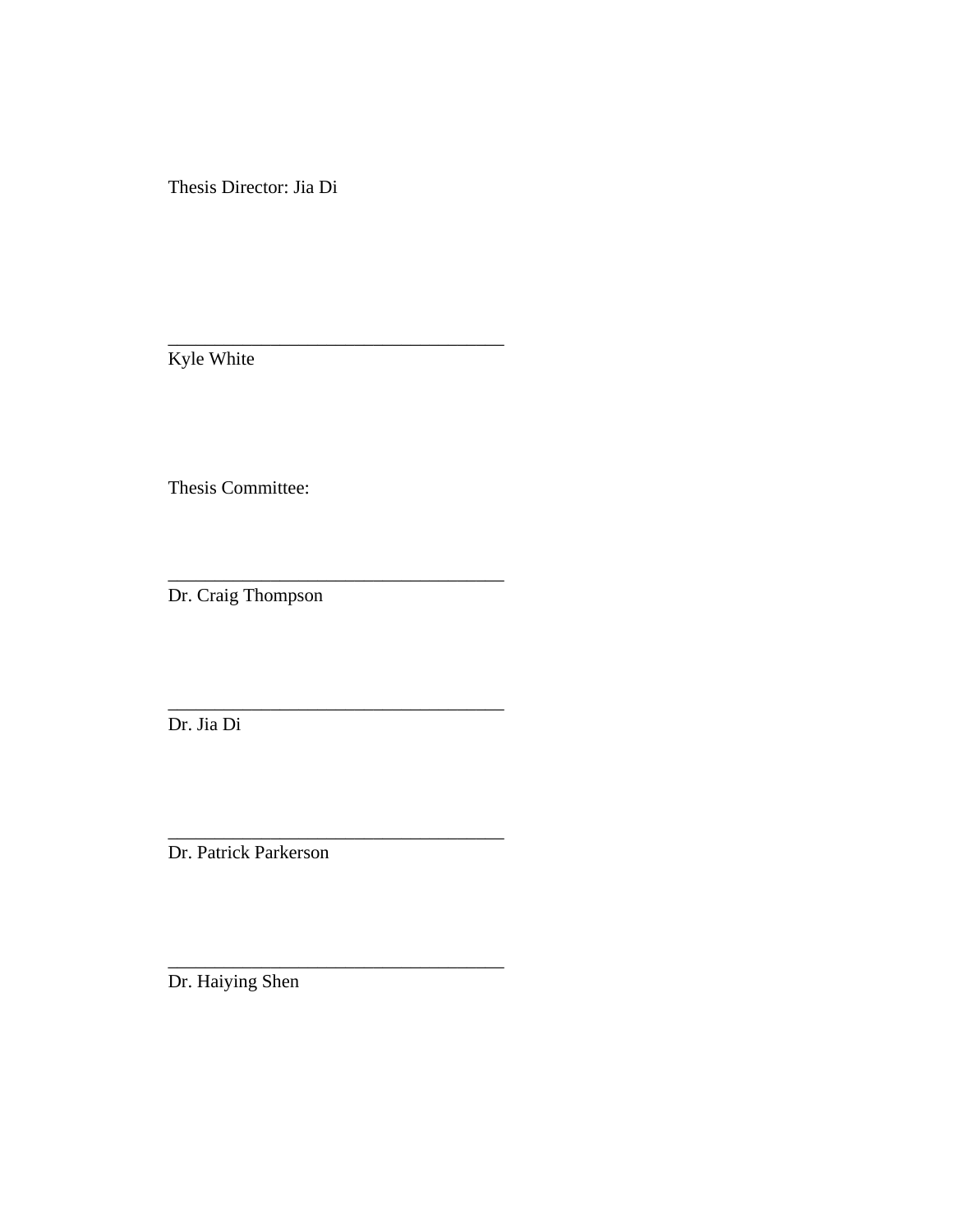## **THESIS DUPLICATION RELEASE**

I hereby authorize the University of Arkansas Libraries to duplicate this thesis when needed for research and/or scholarship.

Agreed\_\_\_\_\_\_\_\_\_\_\_\_\_\_\_\_\_\_\_\_\_\_\_\_\_\_\_\_\_\_\_\_\_\_\_\_\_\_\_\_

 **Kyle White** 

Refused \_\_\_\_\_\_\_\_\_\_\_\_\_\_\_\_\_\_\_\_\_\_\_\_\_\_\_\_\_\_\_\_\_\_\_\_\_\_\_\_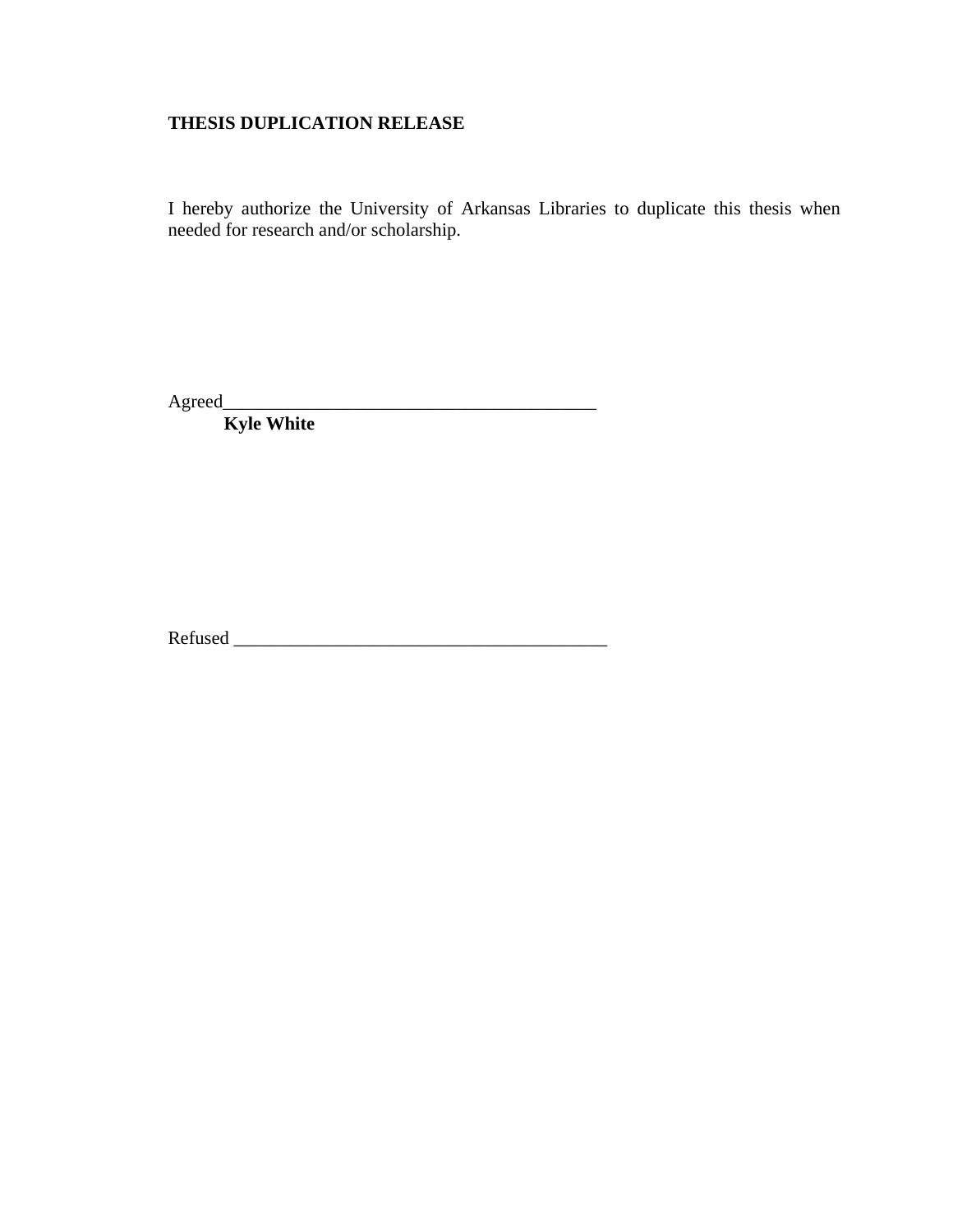## **ACKNOWLEDGEMENTS**

Special thanks to thesis advisor Dr. Jia Di lending the opportunity, support, and resources for the project. Also, special thanks to all the members of my thesis committee for their sustained help on the project and throughout my undergraduate stay at the University of Arkansas.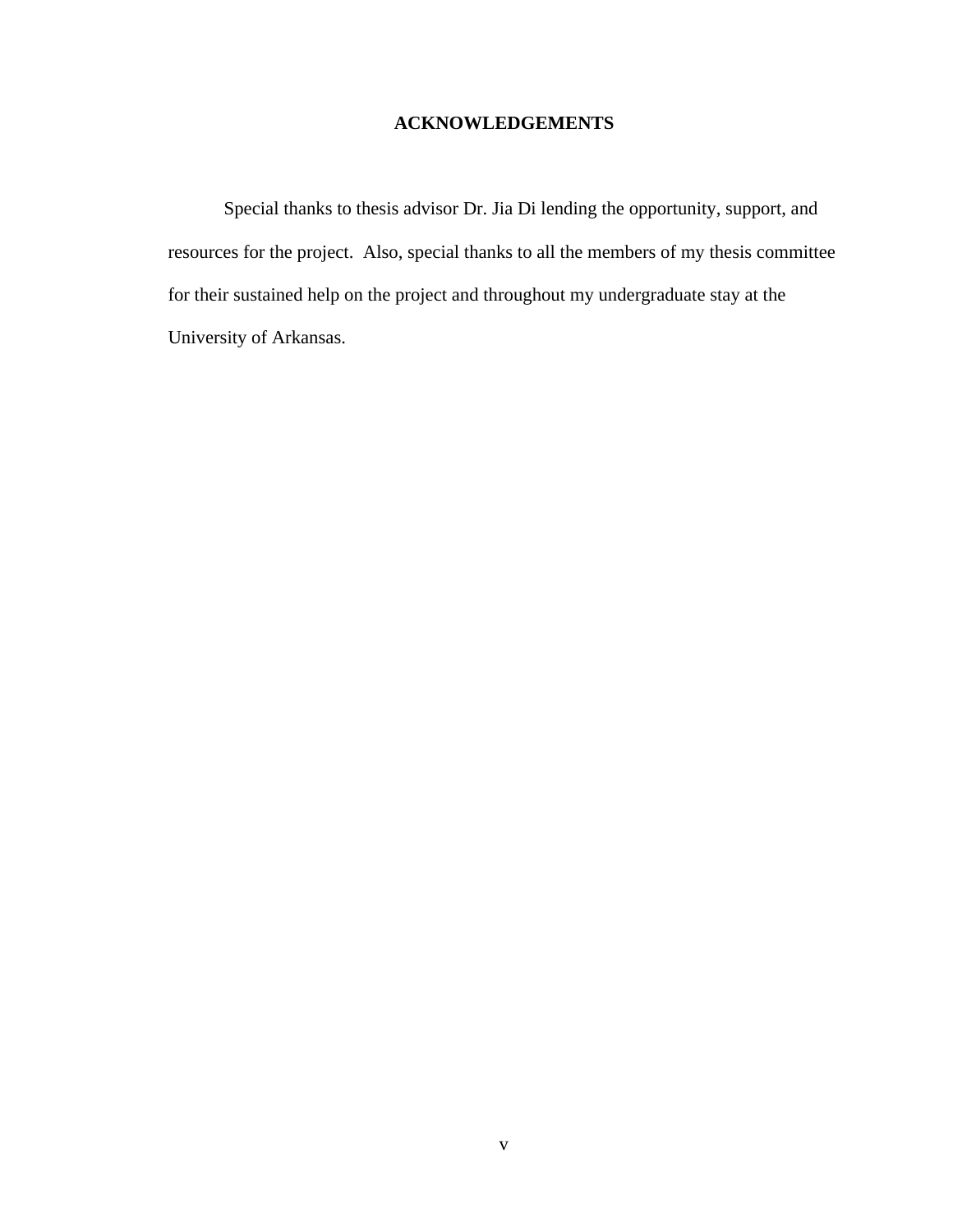## **TABLE OF CONTENTS**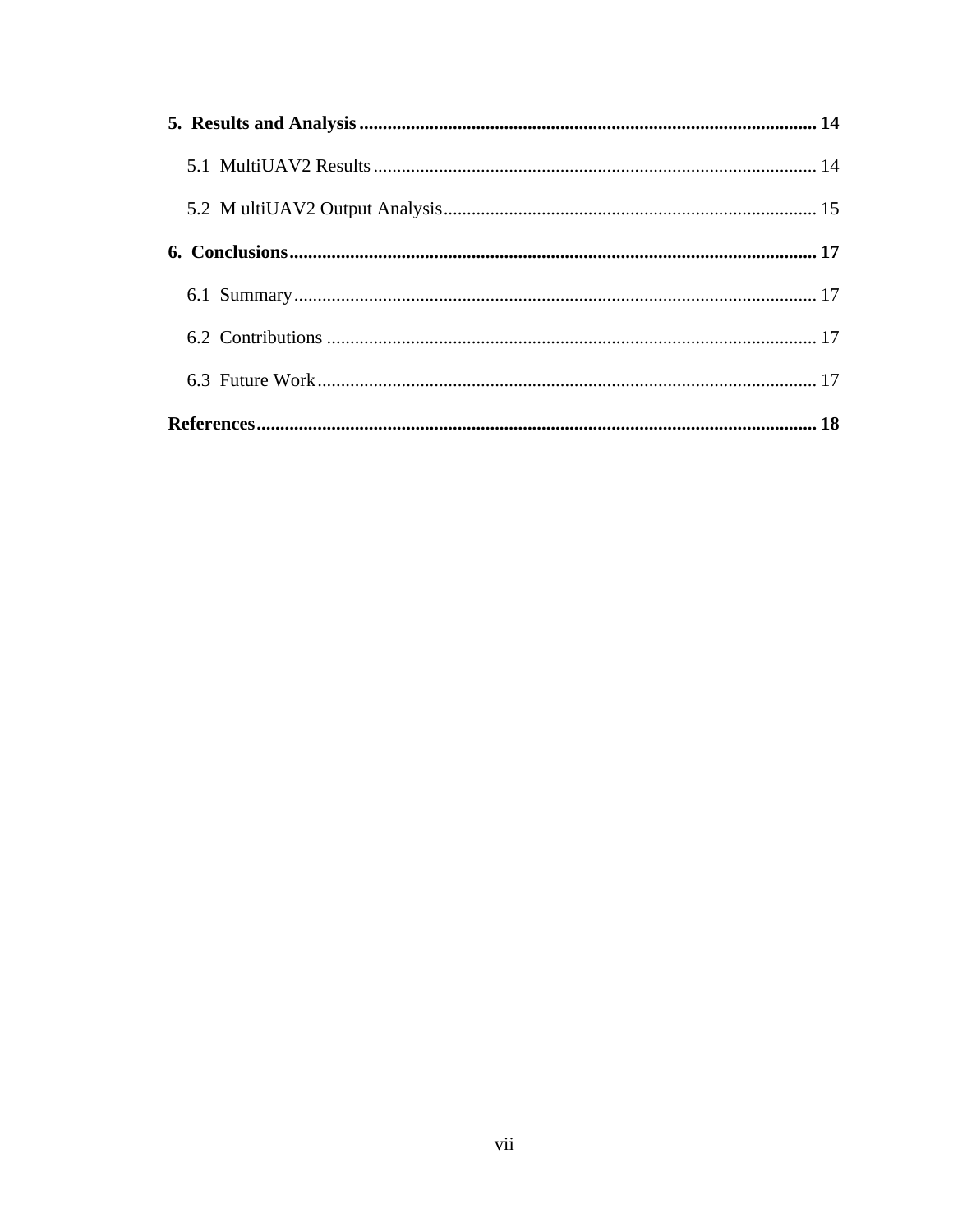## **1. INTRODUCTION**

#### **1.1 Problem**

Traditional automatic target recognition (ATR) is performed by unmanned aerial vehicles (UAVs) depending on a central control tower to provide the high level organization of the system. The UAVs fly through a region of interest to identify targets and relay all communication through a central control tower. The centralized approach to ATR has limited fault-tolerance, scalability with regards to the number of UAVs, and susceptibility to malicious attacks on the central tower [1].

A centrally controlled UAV system was introduced into practice by envisioning a single craft system to operate autonomously and complete directed tasks. Imagine two systems, one comprised of a single productive worker, and the other of N workers who each have 1/N the productivity of the single worker. If the system with a single worker loses its only worker to any malfunction then the entire system halts to a stop. If the second system loses a worker, then system productivity falls by an amount near 1/N. Further fault-tolerance is introduced by eliminating the need for a central control tower, another system component which would halt the entire system if lost. From a system view the central tower represents both a financial and functional cost that can be removed if the swarm scheme is implemented. Current systems, such as the MQ-1 Predator [3], require sophisticated oversight in the control tower that increases in difficulty and number of operators required with an increase of the technical complexity and number of UAVS operated [4].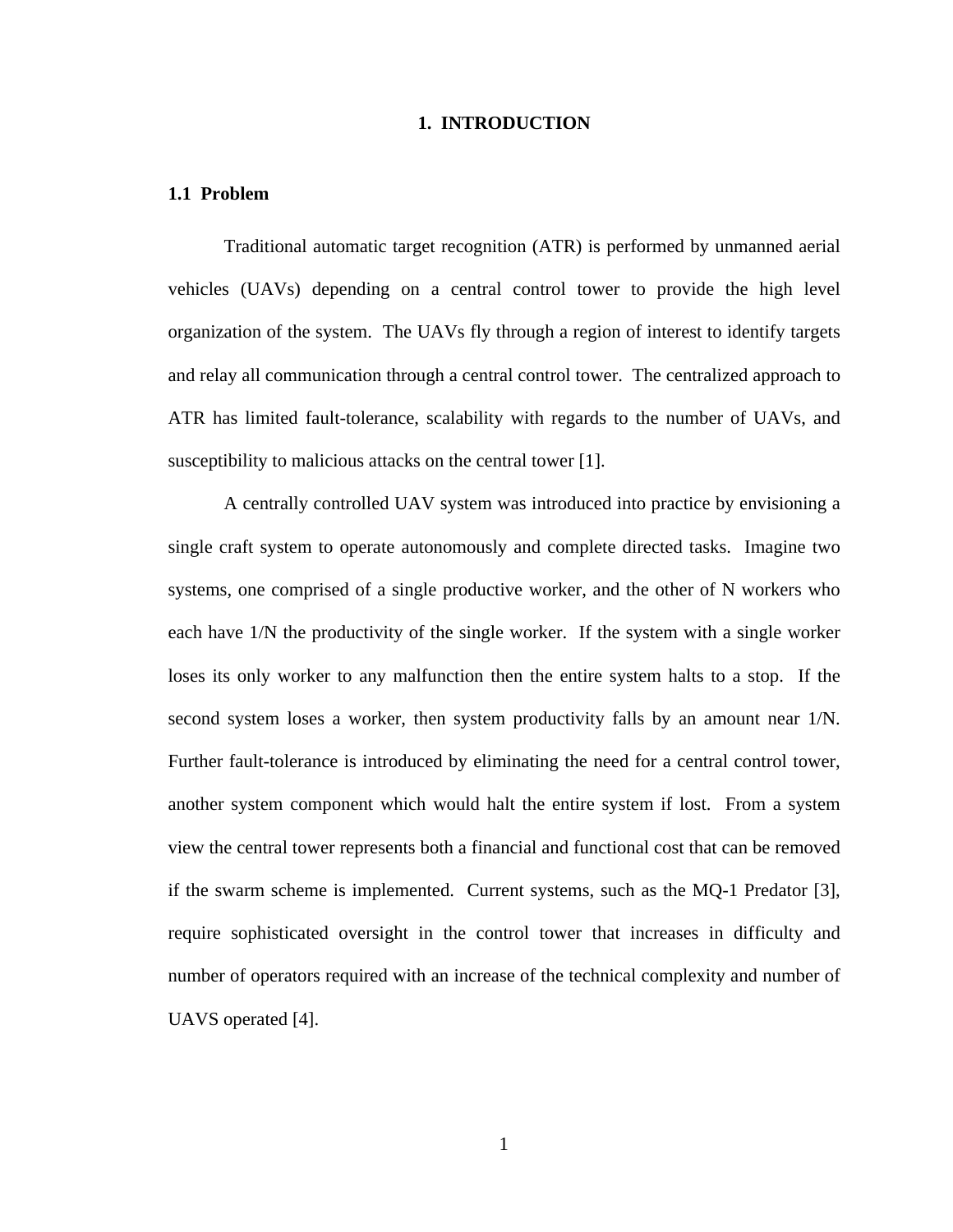Military contracts, such as the U.S. Air Force Predator that entered a production stage in 1997, show UAV technology reaching the critical mass necessary to leave the laboratory, but most of these systems cling to the traditional UAV setup. Technology entering the production stage builds a firm foundation for similar, future work because the manufacturing tools, knowledge of use, and acceptance of current technology exists. Evaluating the tradeoffs between swarm-driven UAV systems and recently produced UAV technologies at an early stage gives swarm technology a demonstration before the switching cost from traditional systems to swarm controlled becomes more discouraging. A shift to swarm control at an early stage where the switching costs are low could also prevent a more costly switch in the future if these weaknesses prove to break the traditional system.

## **1.2 Thesis Statement**

A transition from traditional UAV system control to a swarm-driven organization provides a more scalable, easier to maintain, and fault-tolerant design. Evaluation of the tradeoffs between traditional and swarm systems at an early stage of development of the technology carries a lower switching cost if pursued, and academic comparison of the two systems can provide the basis for a decision. A further investigation into swarm communication algorithms is made through a proposed and simulated blind counter rumor mongering algorithm.

## **1.3 Approach**

Communication drives the inputs to all other managers of UAV action such as flight control, path planning, and task allocation. This central information source is a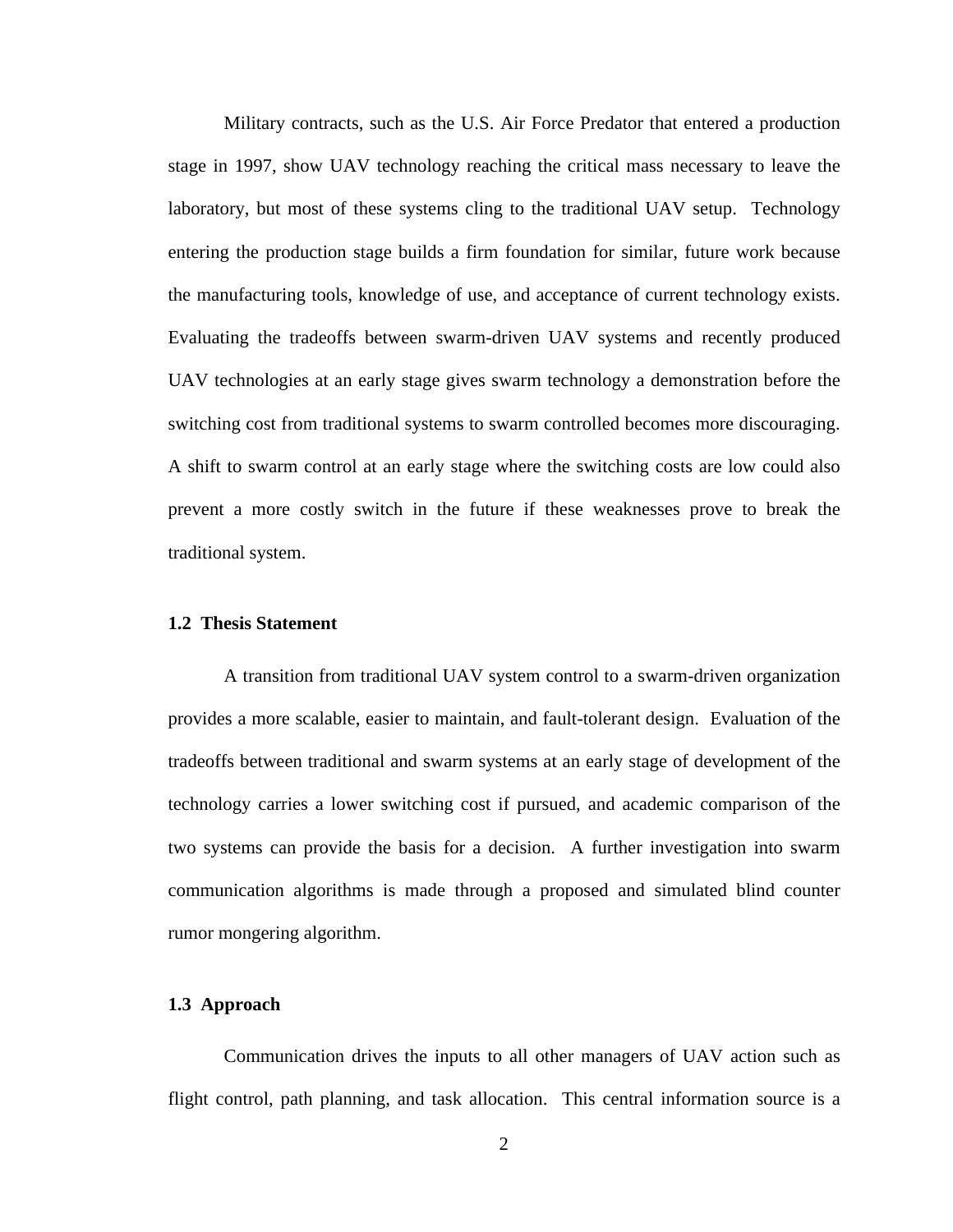prime location to isolate and solve problems associated with switching from a centrally controlled to a swarm-driven UAV system in the communication layer. Successful and timely delivery of all messages, to all parties required, can eliminate the propagation of effects from switching control schemes. If a communication technique can ensure, with high confidence, successful communication to UAVs, then the time delay and extra processing load should be evaluated against the gain in fault tolerance of the system.

Two different communication schemes were tested in MULTIUAV2, a MATLAB based simulation framework provided by the Air Force Research Laboratory. Communication bandwidth and completion time metrics were applied to both the basic swarm flooding and blind counter rumor mongering techniques.

Both systems were exposed to three different scenarios for test runs. The variable changed between runs was the presumed UAV broadcast range, which alters the properties of the network topology. Primary results are comparisons in time to message completion, bandwidth costs of each configuration, scalability, and quality of service.

## **1.4 Potential Impact**

An academic contribution that encourages further investigation in swarm control could further diversify the academic and industry research thrusts in UAV systems. A more diverse set of tools could provide solutions to a greater number of problems, and find more optimal solutions to existing problems in UAV system design.

## **1.5 Organization of this Thesis**

Chapter 2 covers the background of UAV development and describes the tradition and swarm-driven UAV setups. The basic swarm flooding and blind counter rumor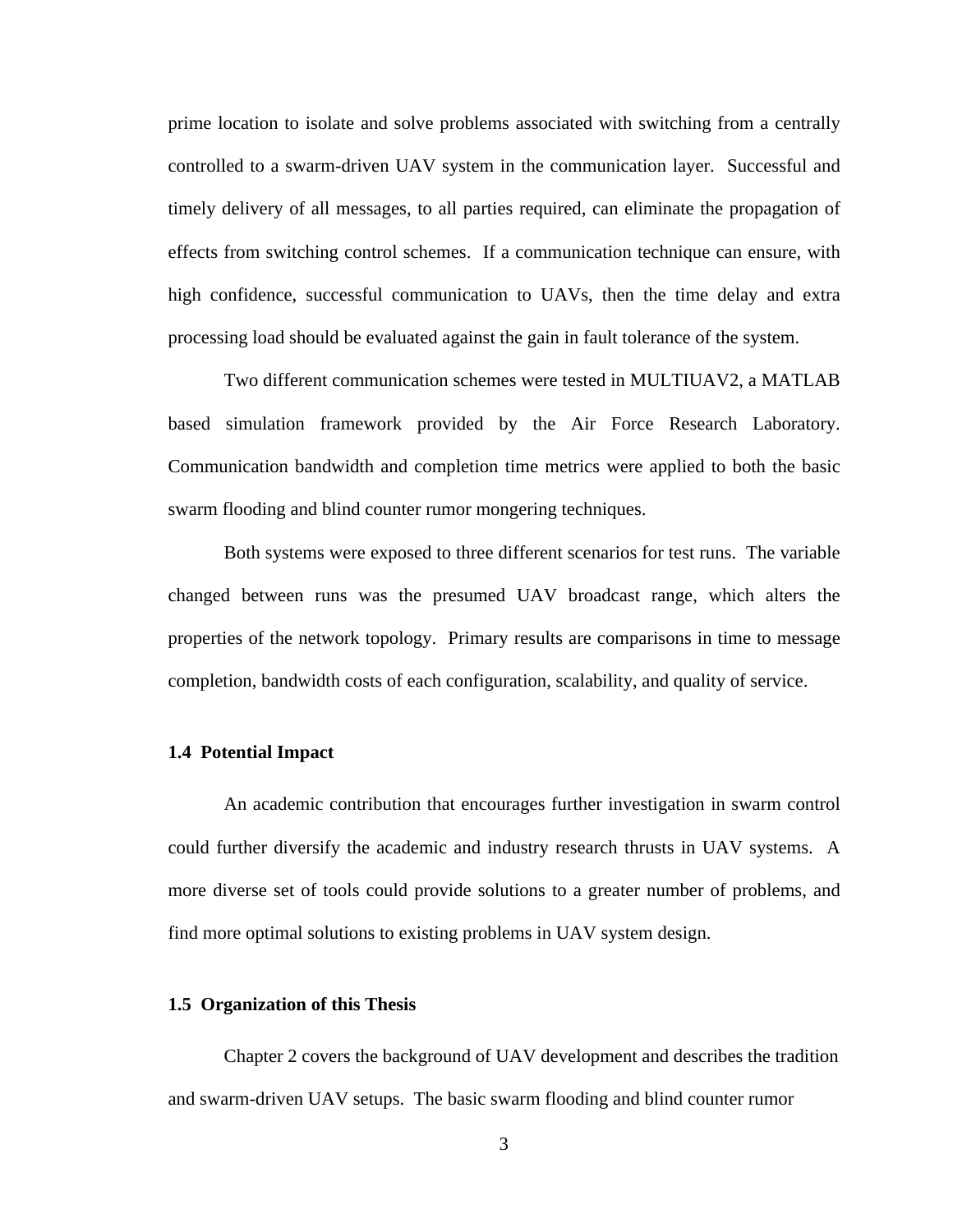mongering techniques are also described. Chapter 3 discusses the high level design of the communication algorithms, and the framework they are tested in. Chapter 4 contains simulations setup background and parameters. Chapter 5 provides the simulation results and data analysis.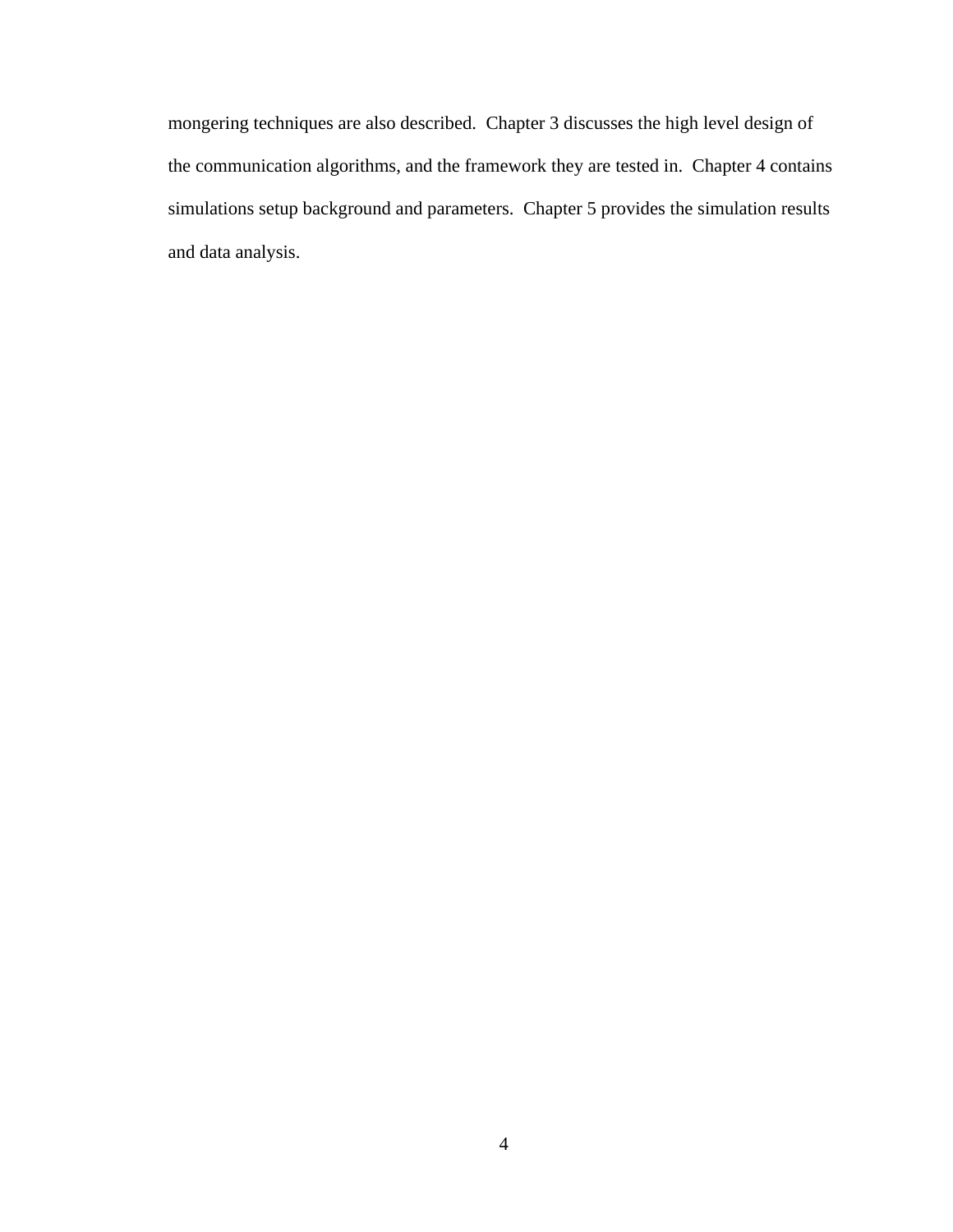## **2. BACKGROUND**

#### **2.1 Key Concepts**

The key concepts of this thesis are the layouts of the traditional and swarm-driven UAV systems, the basic flooding algorithm, and the blind counter rumor mongering algorithm.

## **2.1.1 Traditional UAV System**

The traditional UAV model is based on centralized control. The RQ-1A/B Predator system will be examined as an example of such a system [3]. A fully operational Predator system consists of 4 UAVs, a ground control station, at least one satellite link, and  $\sim$  55 personnel [3]. The central control station provides central control in task planning and assignment, and is the conduit for all communications within the system. This communication hub is also located in the data flow of the system to act as an information processing unit for some types of data, such as images for ATR.

The central control station is run by a number of human operators, and provides all decisions and assignment control in the system. An open issue this paper is concerned with is the "vulnerability attendant with loss of the data link between operators and vehicles in a combat situation" in this setup because of problems originating in the control tower, or attacks on the tower (e.g., communication jamming) [4]. The system lacks fault tolerance because if one component fails, the system fails.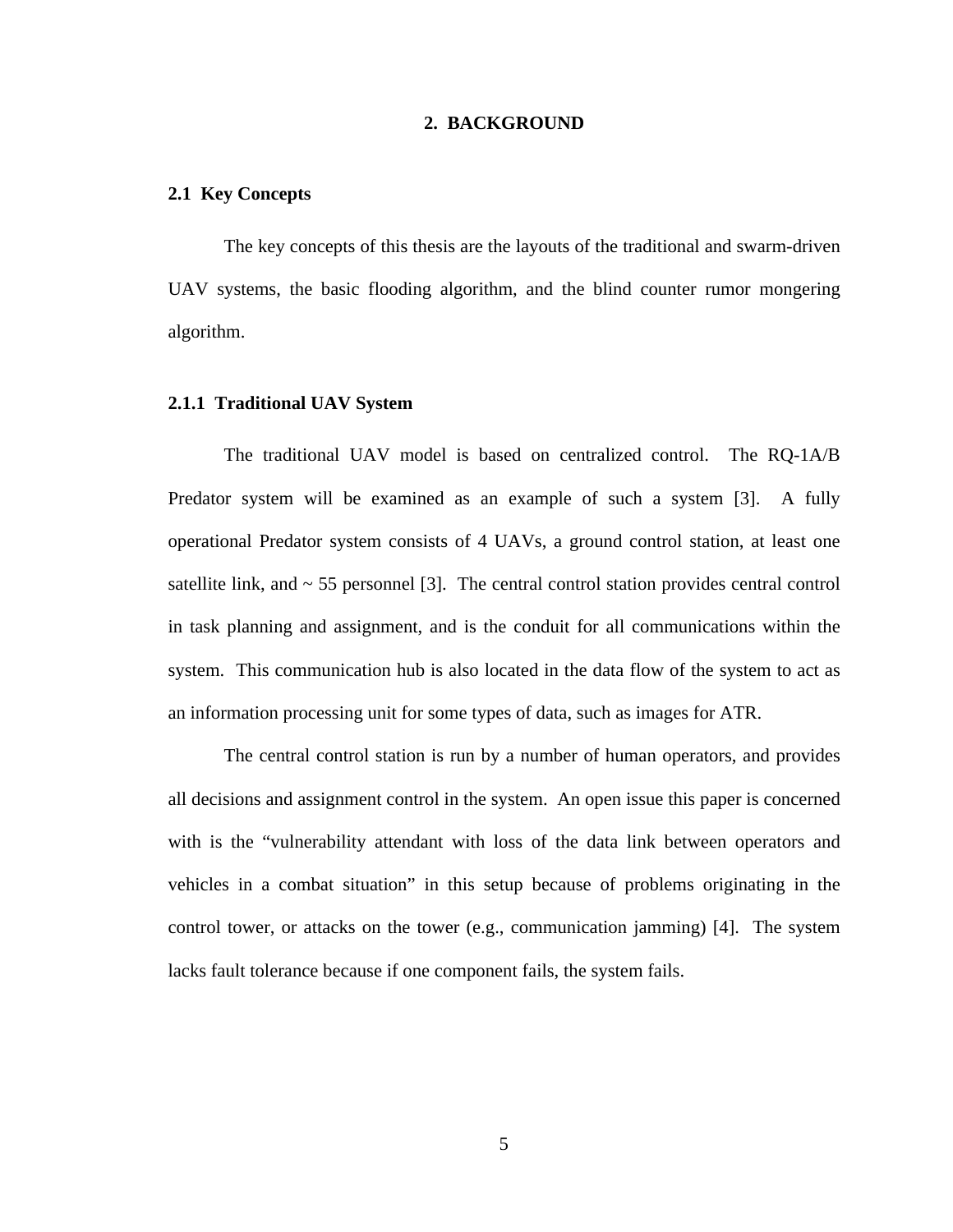#### **2.1.2 Swarm-driven UAV System**

The swarm-driven model for high-level organization in a UAV system is based on approaching problems in a distributed, rather than centralized, manner. Formally, a swarm is a collection of autonomous agents relying on local interaction and reactive behaviors such that a global intelligence emerges from the interactions [5]. The difference between a swarm system and the traditional UAV system begins with the lack of a central control tower. The effects of this difference propagate through several characteristics of the system, with communication and information processing being highlighted in this paper. From a swarm system view, the central tower is an expensive component that can be removed because all central tower responsibilities are now done onboard the UAVs. Information processing in the swarm system is implemented in a distributive manner across several UAVs for many information processing tasks, such as image processing for ATR. This approach is becoming more feasible as onboard UAV processing power continues to improve, but it is not yet to a point where image identification can be done solitarily on-board one UAV [1].

## **2.1.3 Basic Swarm Flooding Algorithm**

The non-static nature of the swarm network topology and distributive information processing required for swarm implementation suggests a broadcast method based on a generic network model. This lack of need for access to network information allows the communication scheme a dynamic nature where nodes can frequently join or leave the network. A simple and fault-tolerant solution to the problem is a basic flooding algorithm that transmits each message received to every node in communication range.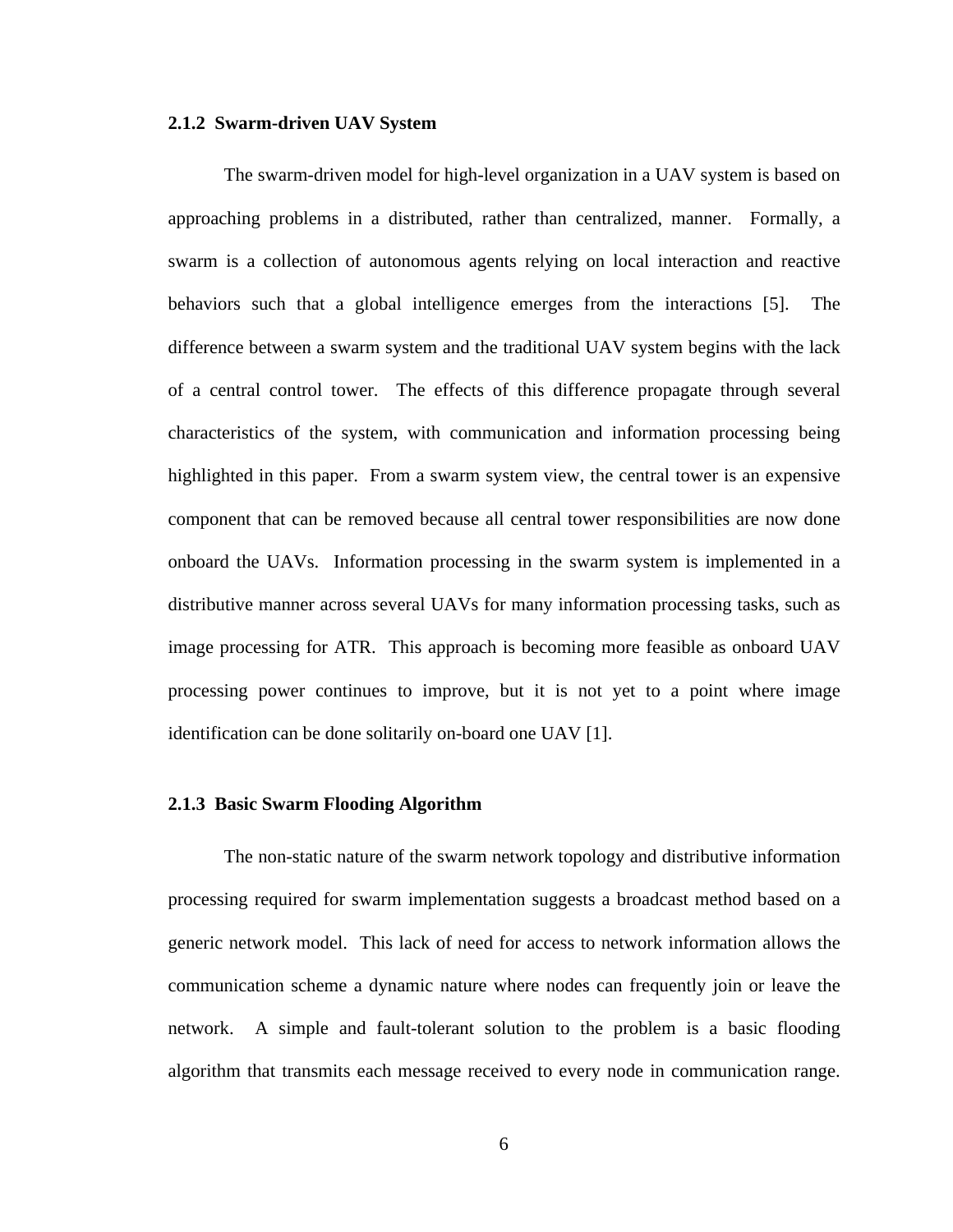The basic swarm flooding algorithm has each act as a router and forwarder for each message, resulting in a maximum bound of N(N-1) messages being sent per message generated in the system. This polynomial cost suggests poor scalability of the system for large networks, or topologies with a high number of redundant links [2]. The cost and scalability of this method preclude it from implementation in swarm systems, but its fault-tolerant property is a characteristic the new system should attempt to retain.

## **2.1.4 Blind Counter Rumor Mongering**

Many reliable broadcast protocols do not scale well to a large number of nodes, but a class of solutions designed for this purpose is called epidemiological algorithms, or gossip protocols [6] [7]. The particular gossip protocol proposed here for swarm-driven UAV systems is the blind counter rumor mongering algorithm. The algorithm [2] [6]:

> A node initiates a broadcast by sending the message m to B of its neighbors, chosen at random.

When (node r receives a message m from node s) If (r has received m no more than F times) R sends m to B randomly chosen neighbors that r knows have not yet seen m.

The parameter B determines the maximum number of neighbors a message m is forwarded to. The parameter F determines the number of time a node forwards a particular message to B of its neighbors. The upper bound cost  $(N * B * F)$  can be seen as N nodes can only transmit each message F time to B neighbors. The upper bound is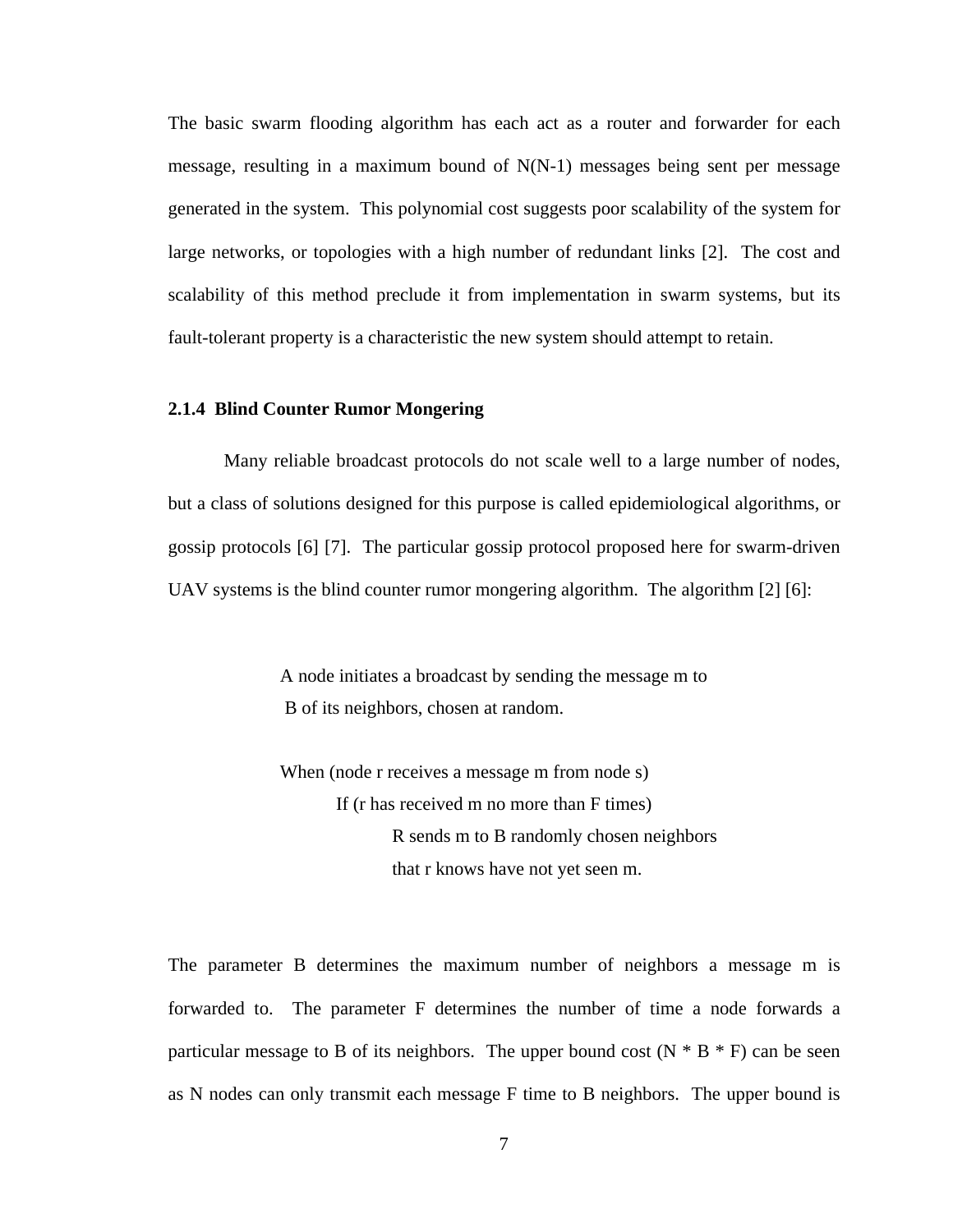not a polynomial like the basic flooding algorithm, and scales better to larger networks and those with many redundant links.

#### **2.2 Related Work**

#### **2.2.1 Past UAV Proposed Solutions**

UAV technology has rapidly progressed over the recent years to bring several systems to experimental status, and projects such as the Predator to production levels. Other efforts that have seen flight-tested designs include Lockheed Martin/Boeing Darkstar [8], the Northrop Grumman RQ-4A Global Hawk [9], the Northrop Grumman Pegasus [10], and the micro-UAV Black Widow [11]. These designs are militarily minded designs with a primary objective of reconnaissance. A peer from academia is the Avatar UAV, a lightweight UAV purpose-built for small-scale, autonomous reconnaissance. A swarm-driven design is investigated in this paper as an alternative to both the high-power single UAV and centrally controlled multi-UAV systems.

The motivation of this work lies primarily in ideas presented by Dr. Prithviraj Dasgupta for a multi-agent UAV swarm solution to distributed ATR [1]. Secondary influences were given by previous swarm control work done in [4] [5].

Work on cost effective broadcasting in MANETs has mainly been investigated in peer to peer networks such as Gnutella and Napster [2] [12].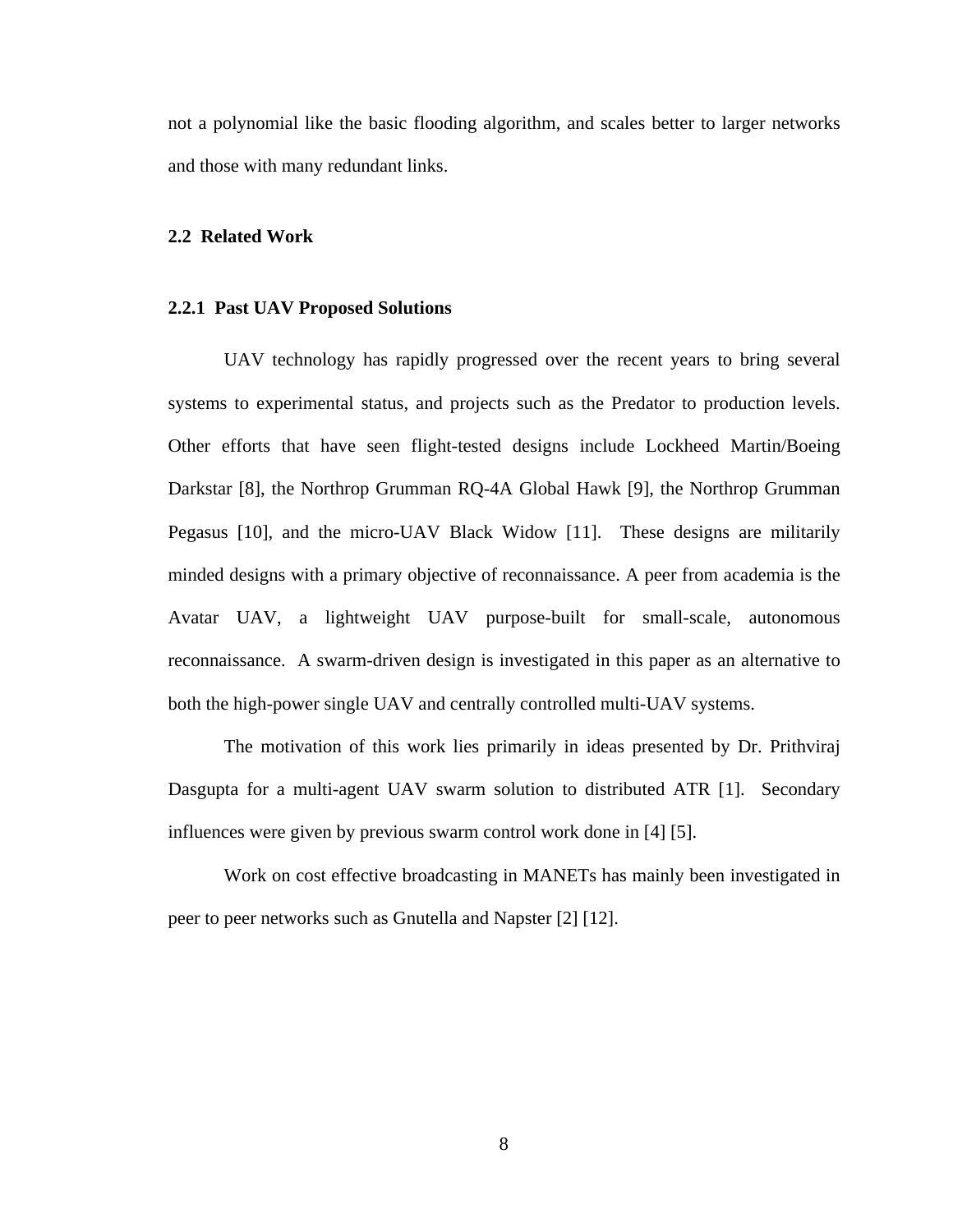## **3. APPROACH**

#### **3.1 High Level Design**

Communication drives the inputs to all other managers of UAV action including flight control, path planning, and task allocation. This central information source is a prime location to isolate and solve problems associated with switching from a centrally controlled to a swarm-driven UAV system in the communication layer. Successful and timely delivery of all messages to all parties can eliminate the effects from switching control schemes. If a communication technique can ensure, with high confidence, successful communication to UAVs, then the time delay and extra processing load should be evaluated against the gain in fault tolerance of the system.

Simulations of both the basic flooding algorithm and blind counter rumor mongering will make use of the software components already present in MULTIUAV2.

MULTIUAV2 works off a redundant central optimization (RCO) to control the vehicles communication and task assignments for UAVs. UAVs are seen as forming teams that are controlled by a team agent. The team agent coordinates team member assignments through the use of a centralized optimal assignment algorithm that is based on partial information. The redundant nature of this setup is that each UAV has its own local copy of a team agent and calculates assignments for everyone, but only directs its own actions. The team agent represents the onboard information processing that will occur on the UAVs.

## **3.1.1 Blind Counter Rumor Mongering Design**

The algorithm [2] [6]: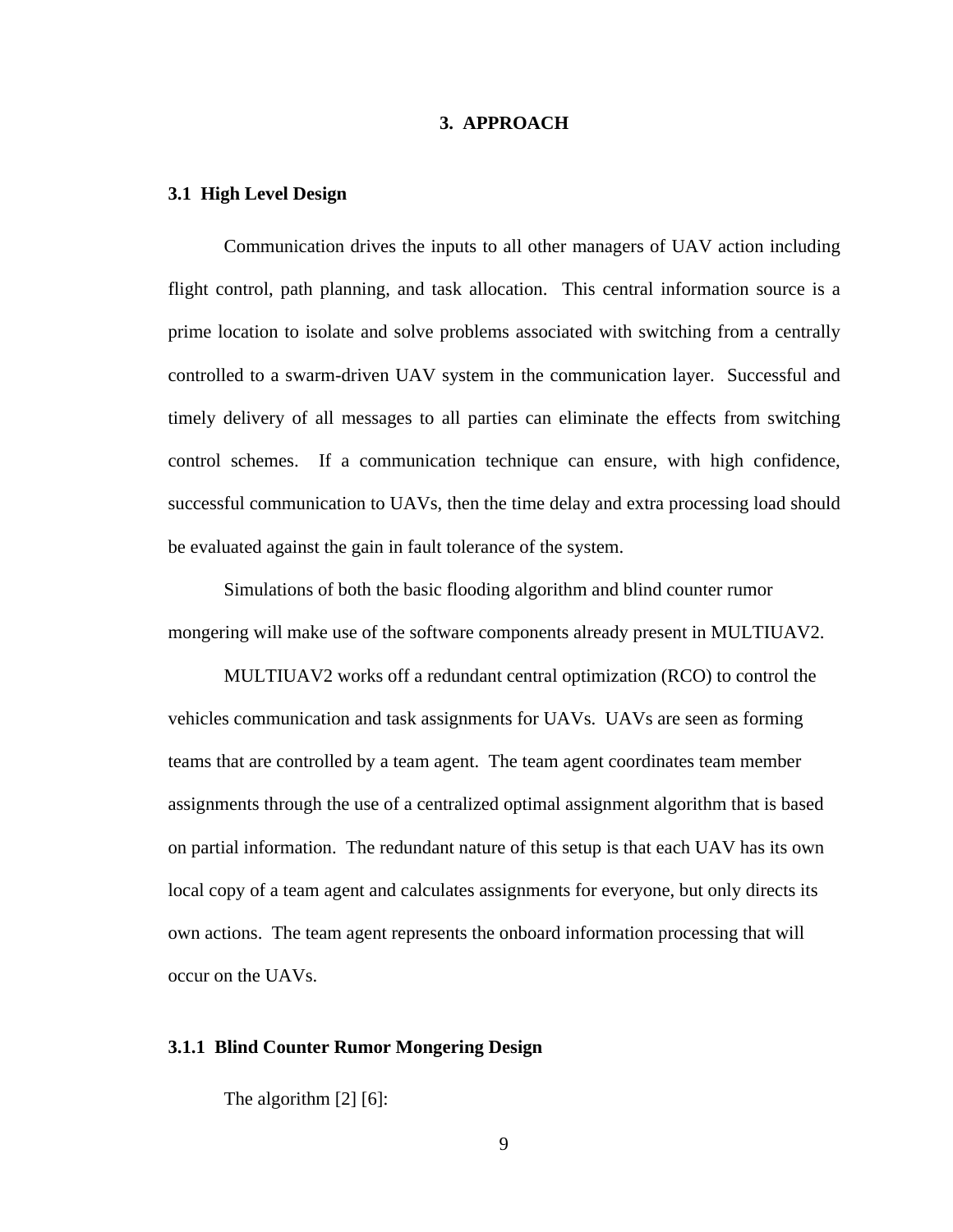A node initiates a broadcast by sending the message m to B of its neighbors, chosen at random.

When (node r receives a message m from node s) If (r has received m no more than F times) R sends m to B randomly chosen neighbors that r knows have not yet seen m.

The parameter B determines the maximum number of neighbors a message m is forwarded to. The parameter F determines the number of time a node forwards a particular message to B of its neighbors. The upper bound cost  $(N * B * F)$  can be seen as N nodes can only transmit each message F time to B neighbors. The upper bound is not a polynomial like the basic flooding algorithm, and scales better to larger networks and those with many redundant links. The algorithm as proposed is assumed to never have  $F=1$  and  $B=1$ .

## **3.1.2 Basic Flooding Design**

The basic flooding design is a general multicast solution which forwards messages from each node to all other nodes in reach upon receipt of a message. To terminate the message life a time to live (TTL) counter is attached to the message, or a number of times to forward messages variable is attached to each node. The basic flooding design is actually a simplistic form of rumor mongering, where  $F=1$  and  $B=2$ . After generalizing the basic flood design and seeing that  $F=1$  and  $B=\infty$ , one can see the origins of the blind counter rumor mongering solution.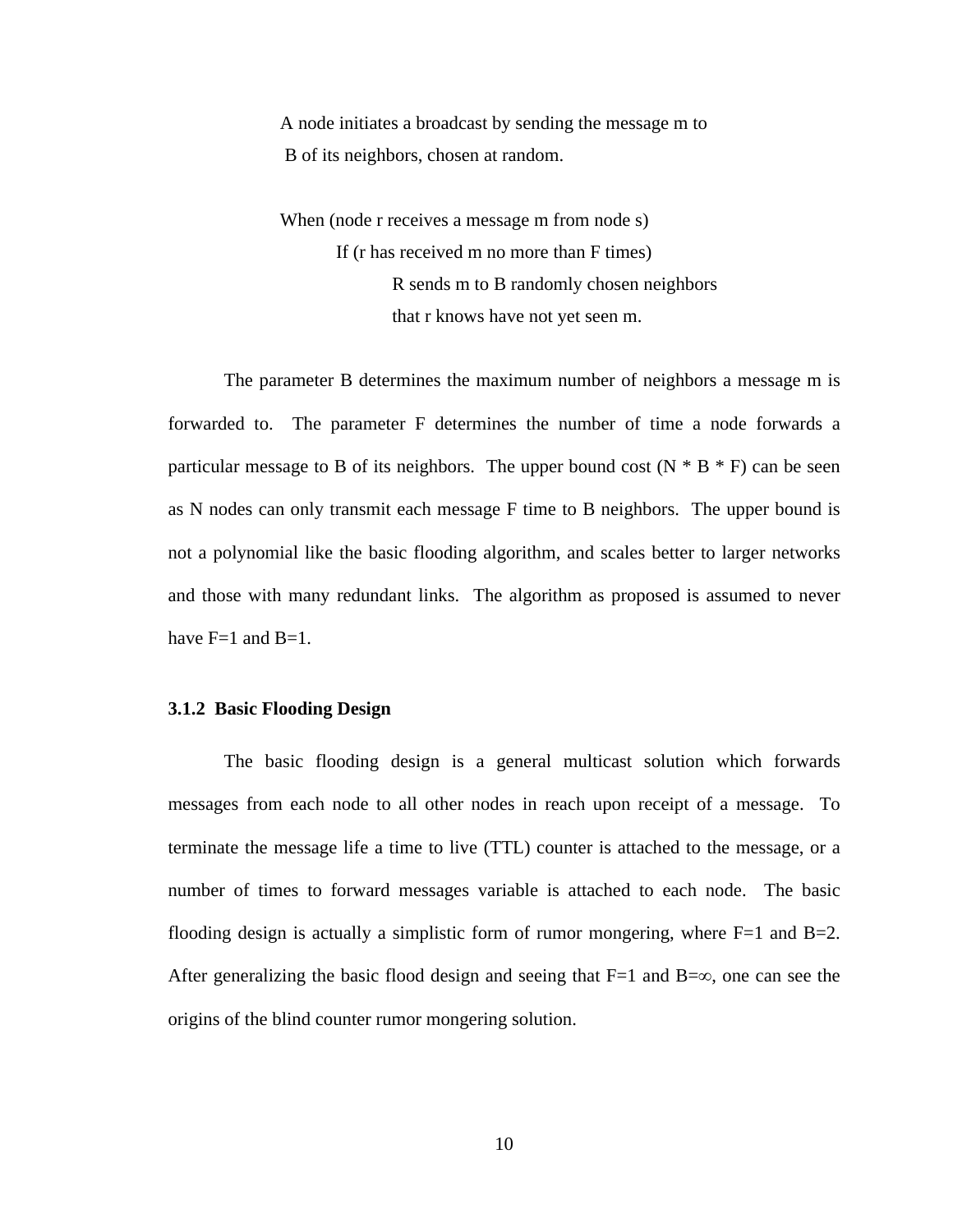### **4. SIMULATION**

#### **4.1 Simulation Configuration**

MultiUAV2 simulation is a SIMULINK/MATLAB/C++-based simulation that allows graphical and textual study of UAV flight path trajectories and communication bandwidth requirements over time [13] [14]. A use for the MultiUAV2 simulation is to

accurately simulate researchers' custom UAV systems for pre-defined mission types. It is a nonreal-time simulation that allows user-defined UAVs and targets with six-degree-of-freedom vehicle control blocks.



#### **4.2 Initialization Parameters**

The simulation requires a number of initial parameters to construct the userdefined mission and environment. The following particularly define the system being tested.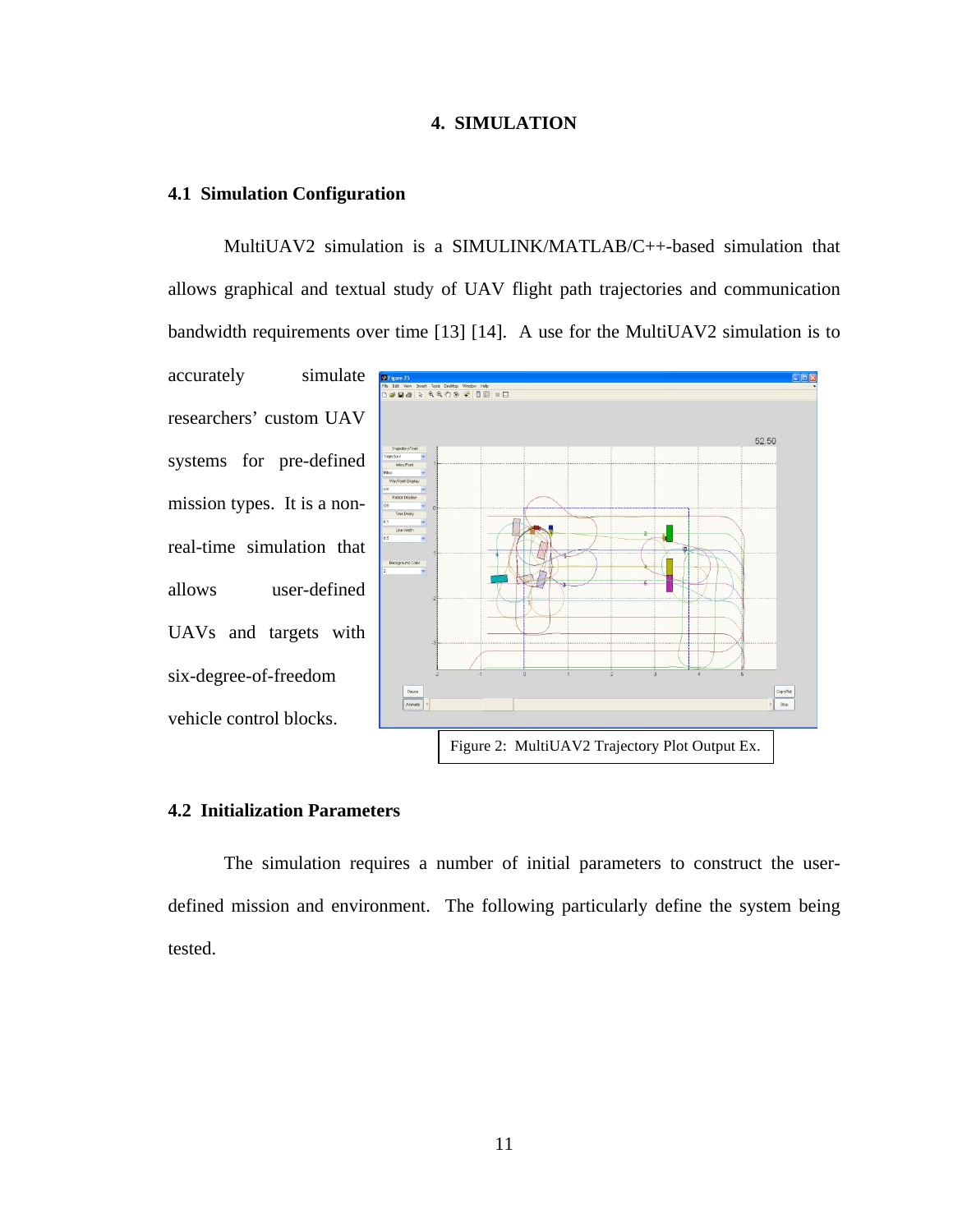| g_ActiveVehicles | Number of active UAVS                    |
|------------------|------------------------------------------|
| g_ActiveTargets  | Number of active targets                 |
| g_SearchSpace    | 2-Dimensional space UAVs search (in ft.) |
| g_TargetSpace    | 2-Dimensional space targets may inhabit  |
| g_TargetPosition | Target Distribution in g_TargetSpace     |
| g_StopTime       | Run-time of simulation                   |
| g_SampleTime     | Sample time for simulation               |

The setup of the simulation is chosen compare a traditional UAV system to that of a swarm network. Ten simulations were completed for each scenario using the following static variables:

| ActiveVehicles | 8                           |
|----------------|-----------------------------|
| ActiveTargets  | 4                           |
| SearchSpace    | $[0, 20000, -60000, 0]$     |
| TargetSpace    | $[0, 20000, -7500, 0]$      |
| TargetPosition | <b>Uniform Distribution</b> |
| StopTime       | 250 seconds                 |
| SampleTime     | .1 Seconds                  |

And the following parameters that were altered for every simulation series:

| <b>UAV Broadcast Range</b> | <b>Rumor Mongering Variables</b>                     |  |  |
|----------------------------|------------------------------------------------------|--|--|
| 1.5 Miles                  | $B = 8$<br>$F = 1$                                   |  |  |
|                            | $B = 3$<br>$F = 2$                                   |  |  |
|                            | $B = 2$<br>$F = 3$                                   |  |  |
| 2 Miles                    | $\mathbf{H}$<br>$\overline{\phantom{0}}$<br>$\cdots$ |  |  |
| 4 Miles                    | $\mathbf{H}$<br>$\sim$ 11<br>$\cdots$                |  |  |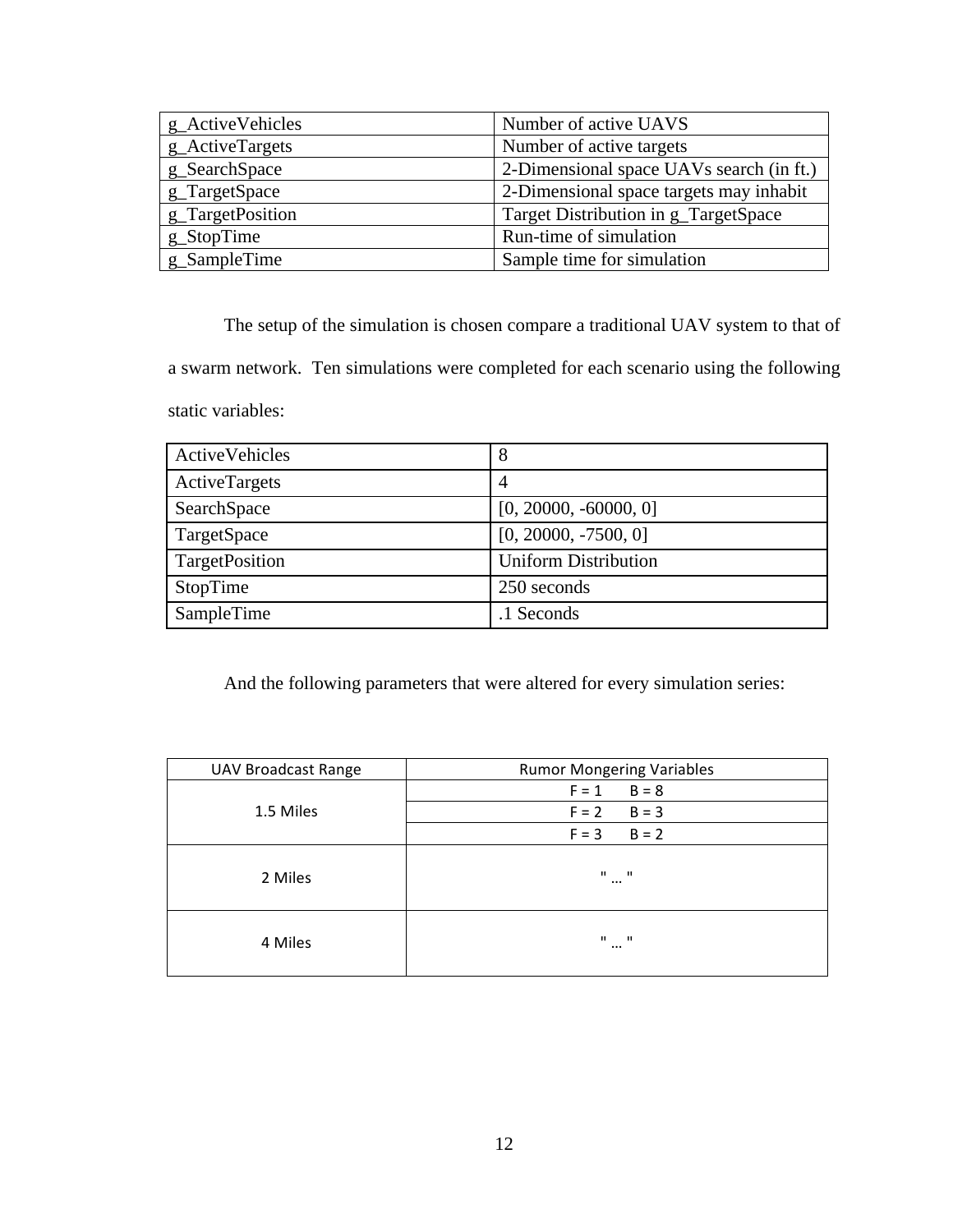The parameters are chosen to highlight differences between basic flooding and rumor mongering in scalability. The search space and target space are chosen to constrain the problem area and minimize error in the simulation. The distribution and timing variables are set to create randomness in testing distributions and allow time for simulations to run to completion.

#### **4.2 Runtime Control**

The simulation is controlled by a collection of embedded flight software agents that provide control for the individual UAVs. Managers included are: Tactical Maneuvering, Sensor, Target, Cooperation, and Weapons. These managers control the major responsibilities of high-level organization: deployment, search and discovery, communication, task allocation, and micromanagement for task execution.

Before simulation begins, a UAV and target deployment phase occurs. All targets are uniformly distributed in the allowed target space, while UAVs originate from a UAV deployment point outside of the search and target spaces. UAVs use a combing algorithm during runtime to deterministically cover the pre-defined search space in an 'S' shaped pattern. Each UAV has a customizable sensor footprint that defines its field of view for ATR. When a searching UAV encounters a potential target within its region of interest, a gossip communication method is employed to disseminate target information to other UAVs. Target information is then used by the Cooperation Manager to perform task allocation on available target landscape knowledge. ATR is simulated by creating targets as 3-dimensional objects rather than points on the plane. The confidence level reported is proportional to the amount of target the UAV can physically see, dependent on its heading angle in relation to the target and the target's shape.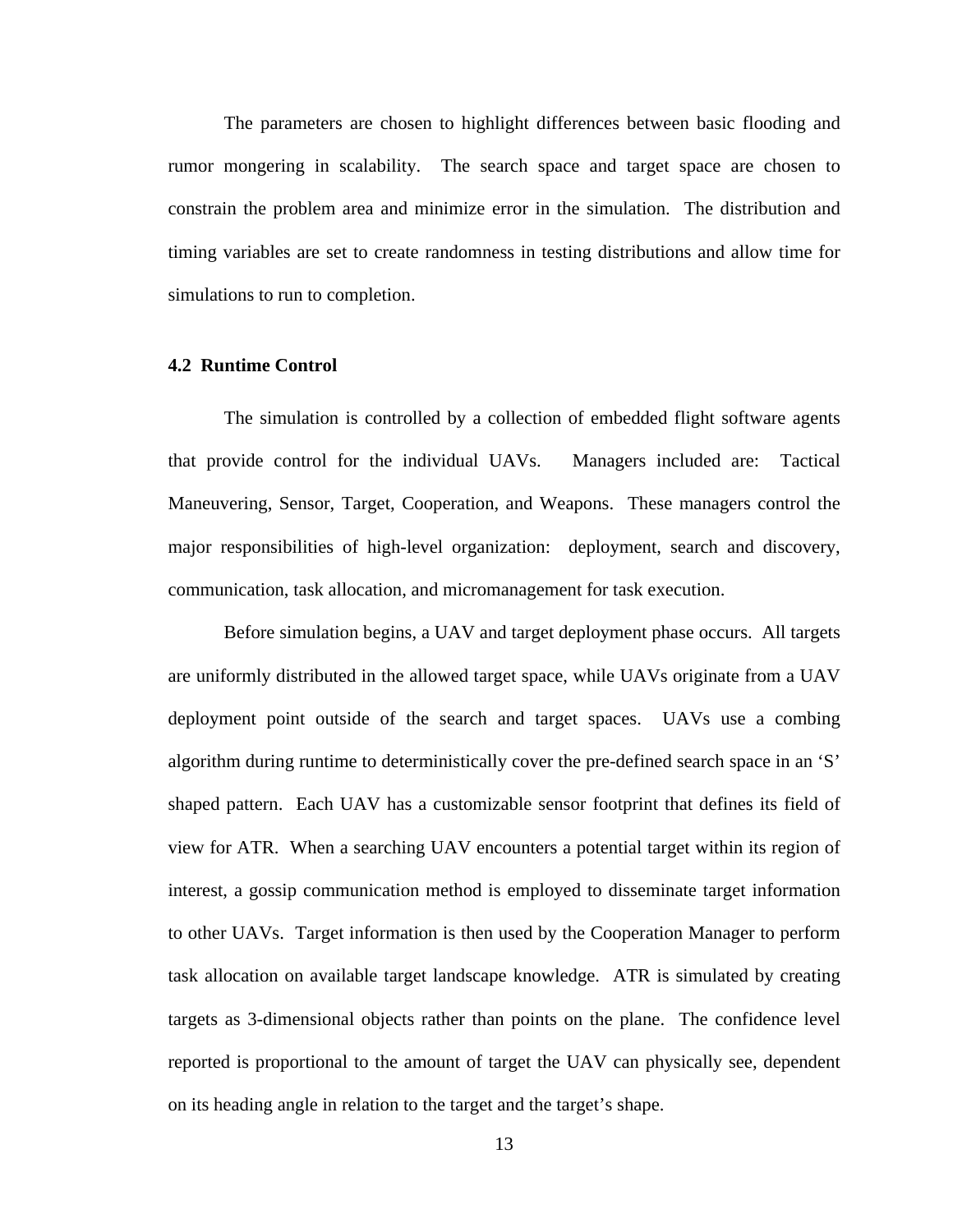## **5. RESULTS AND ANALYSIS**

#### **5.1 MultiUAV2 Results**

Comparison metrics will be centered on bandwidth usage, message completion time, and quality of service. Each simulation group will have its communication data averaged over all runs to deliver accurate bandwidth minimums, maximums, averages over time, and standard deviation measurements. An average of total number of messages required per simulation is provided, and also the number of average and peak number of hops in the simulations. Based off the total number of messages sent a quality of service percentage is calculated the represents the number of partial message distributions as a percentage of the overall number of messages that occurred in the simulation.

| <b>Broadcast Range</b> | <b>Simulation Metrics</b> | F1/B8         | F2/B3        | F3/B2        |
|------------------------|---------------------------|---------------|--------------|--------------|
| 1.5 Miles              | Avg.                      | kbps<br>14.74 | kbps<br>17   | kbps<br>16.7 |
|                        | Peak                      | 3425.8 kbps   | kbps<br>2600 | 2337<br>kbps |
|                        | Std. Dev                  | kbps<br>126.6 | kbps<br>134  | kbps<br>135  |
|                        | Msgs/run                  | 13314         | 15695        | 15849        |
|                        | Avg. Msg Hops/run         | 2.9           | 3.34         | 5.97         |
|                        | Peak Hops/run             | 5.6           | 6.8          | 10           |
|                        | Error                     | $~^{\sim}1\%$ | 3.90%        | 3.50%        |

| 2 Miles | Avg.              | kbps<br>21.36 | 23.68<br>kbps | 20.6<br>kbps |
|---------|-------------------|---------------|---------------|--------------|
|         | Peak              | 3463.9 kbps   | 2685.6 kbps   | kbps<br>3034 |
|         | Std. Dev          | kbps<br>162   | kbps<br>165.7 | kbps<br>157  |
|         | Msgs/run          | 19806         | 20610         | 19346        |
|         | Avg. Msg Hops/run | 2.93          | 4.36          | 6.65         |
|         | Peak Hops/run     | 5.5           | 7.75          | 10.5         |
|         | Error             | $~^{\sim}1\%$ | 3%            | 3.30%        |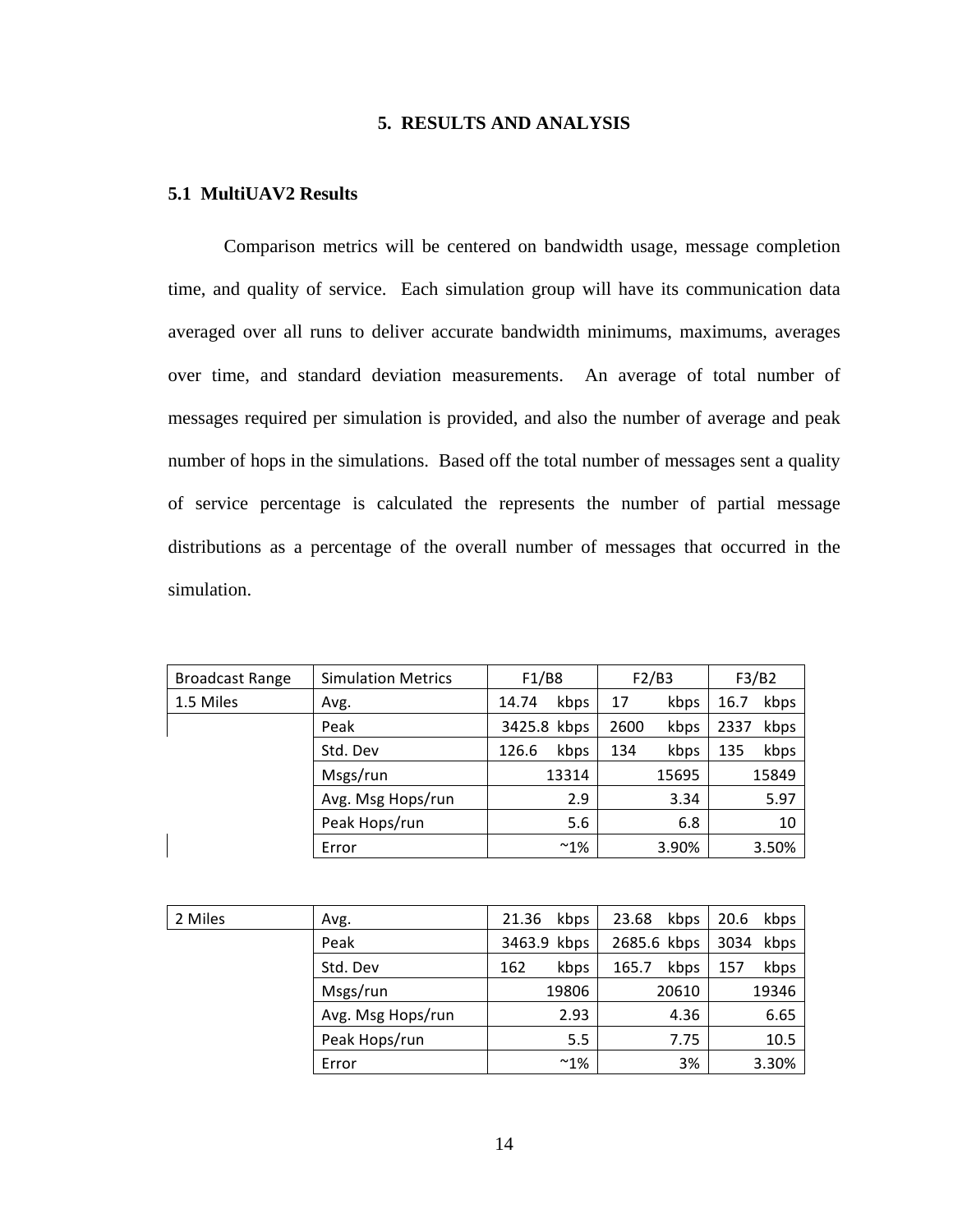| 4 Miles | Avg.              | kbps<br>32.58 | 29.3<br>kbps  | 28.6<br>kbps |
|---------|-------------------|---------------|---------------|--------------|
|         | Peak              | kbps<br>3768  | 3176.2 kbps   | 2729<br>kbps |
|         | Std. Dev          | 231.32 kbps   | kbps<br>217.8 | 209.2 kbps   |
|         | Msgs/run          | 28789         | 26599         | 26119        |
|         | Avg. Msg Hops/run | 2.43          | 4.44          | 6.92         |
|         | Peak Hops/run     | 4.4           | 7             | 10.2         |
|         | Error             | $~^{\sim}1\%$ | 2.10%         | 2.20%        |

#### **5.2 MultiUAV2 Output Analysis**

Neither the basic flooding  $(F=1 \text{ and } B=8)$ , for the 8 UAV case) or blind counter rumor mongering techniques display superiority in each scenario.

The basic flooding technique showed superiority in every metric except peak bandwidth used in the case of a 1.5 mile UAV broadcast range. The 1.5 mile broadcast range was chosen to create a network topology with fewer redundant links, and smaller sets of UAVs that each UAV was in contact with. This sparse network graph was then traversed with few recipients available to each node, reducing the effects of the flooding mechanism. Even though the recipient sets were smaller the rumor mongering techniques were still able to find enough recipients per round that the  $F > 1$  parameter caused the message forwarding feature of rumor mongering to accumulate a higher total messages per simulation count. This higher message count effect propagated through the rest of the communication test metrics.

The simulations series with a 2 mile broadcast range showed nearly similar results for the basic flooding and rumor mongering techniques. This occurred because the network topology became more connected with redundant links as the broadcast range grew, hurting the flood mechanism because a larger recipients set was possible for each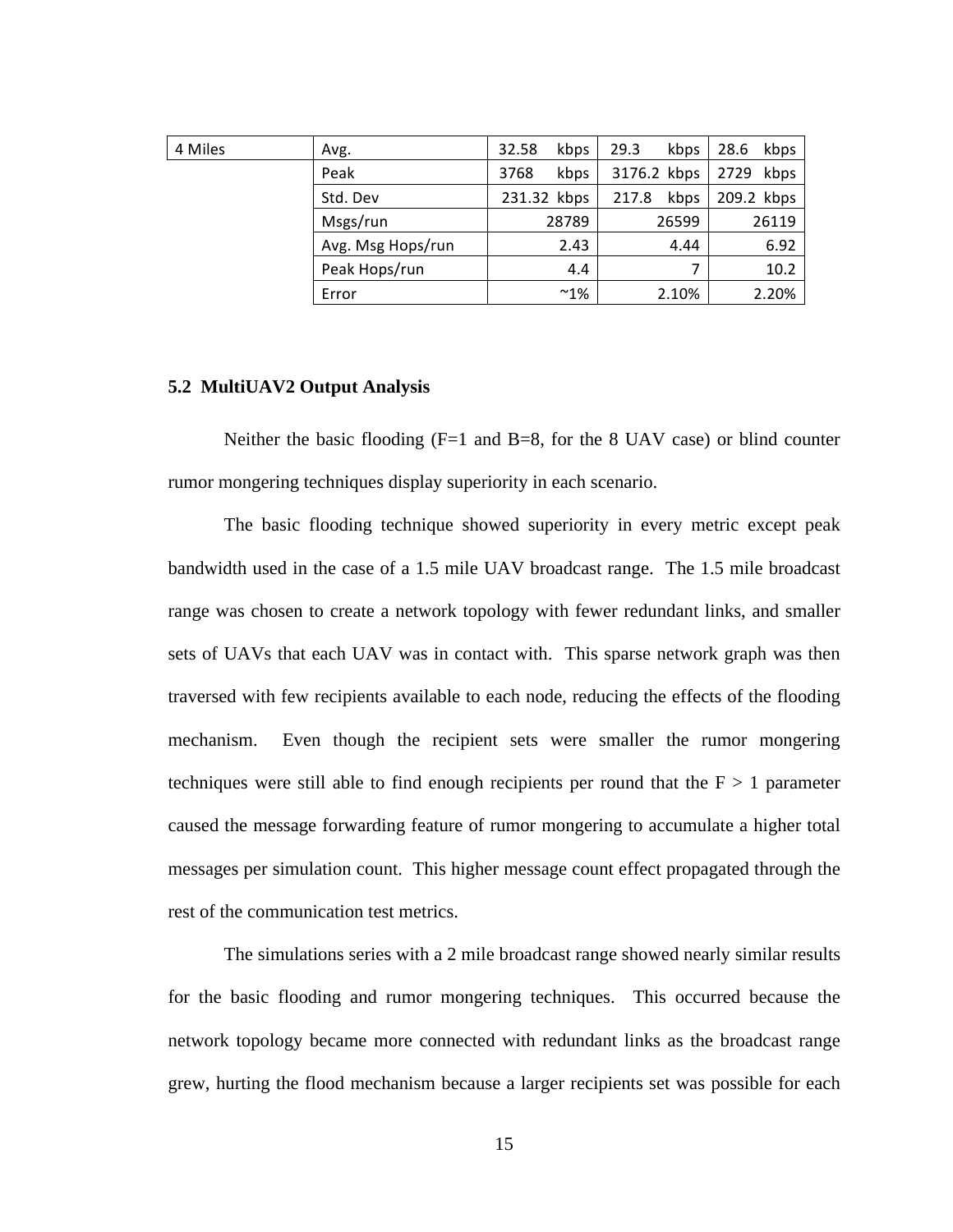UAV transmission. The number of messages per node was increased for the flooding mechanism, but remained more static for the rumor mongering technique.

The simulations with a 4 miles broadcast range created an even more connected graph, and further displayed the effect of redundant network links. The rumor mongering technique is now shown to be superior in the communication bandwidth metrics.

 All simulations series displayed the message forwarding effects of each technique. The basic flooding had few forwards, or average hops per message, while the rumor mongering techniques displayed a high average and peak message hops value. The message hops value corresponds to the number of rounds a message is alive. A technique with a higher average or peak hops count, or message life time in rounds, has a longer average and maximum time to message completion.

 The quality of service, or error % presented in the charts, represents the number of inconsistent message distributions throughout the simulation. The error percentages were relatively similar, with a decrease in errors as the broadcast range increased and formed a more connected network graph. Error correction was not attempted in this paper, but an anti-entropy solution proposed in [15] is shown to address the issue for networks where dropped messages can significantly affect the system.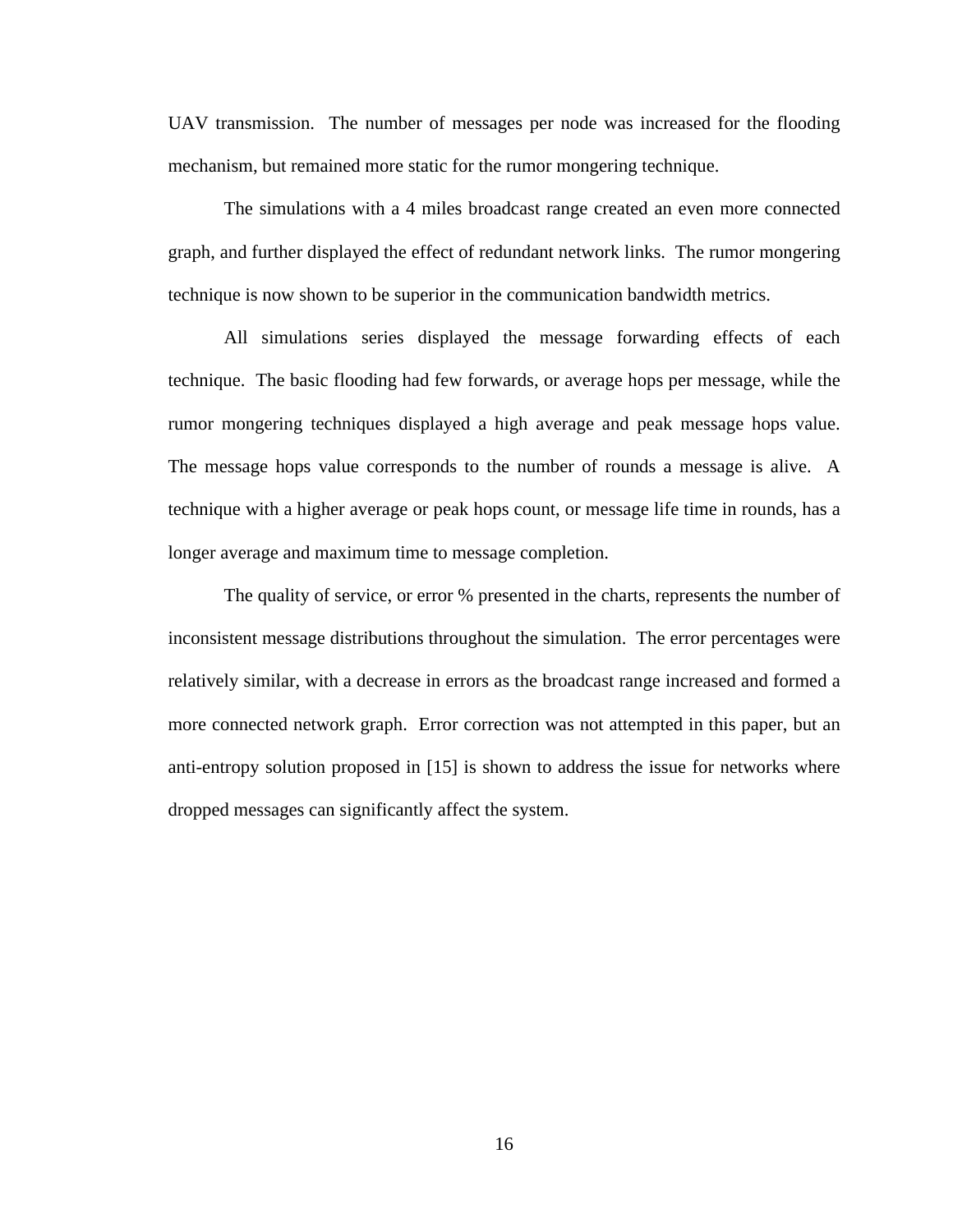## **6. CONCLUSIONS**

#### **6.1 Summary**

Swarm networks that call for the use of many relatively simplistic robots to attack a complex task call for the use of scalable communication schemes. The blind counter rumor mongering technique provides a viable solution if given a UAV network graph that contains a large number of nodes or redundant links.

## **6.2 Contributions**

This thesis contributes to the field of UAV Coordination by further investigation into communication schemes appropriate for swarm networks. The paper also provides an academic comparison of traditional UAV systems to swarm-driven UAV systems, and how the swarm setup and rumor mongering technique provide an alternative solution to traditional UAV system development.

## **6.3 Future Work**

Future work could be done to alter the MultiUAV2 simulation framework to allow a large number of UAVs to further test the scalability of gossip protocols, rather than test in an indirect manner by graph connectedness. Also, the anti-entropy scheme [15] could be implemented on top of the blind counter rumor mongering algorithm to view the tradeoff between increased quality of service and increased bandwidth usage.